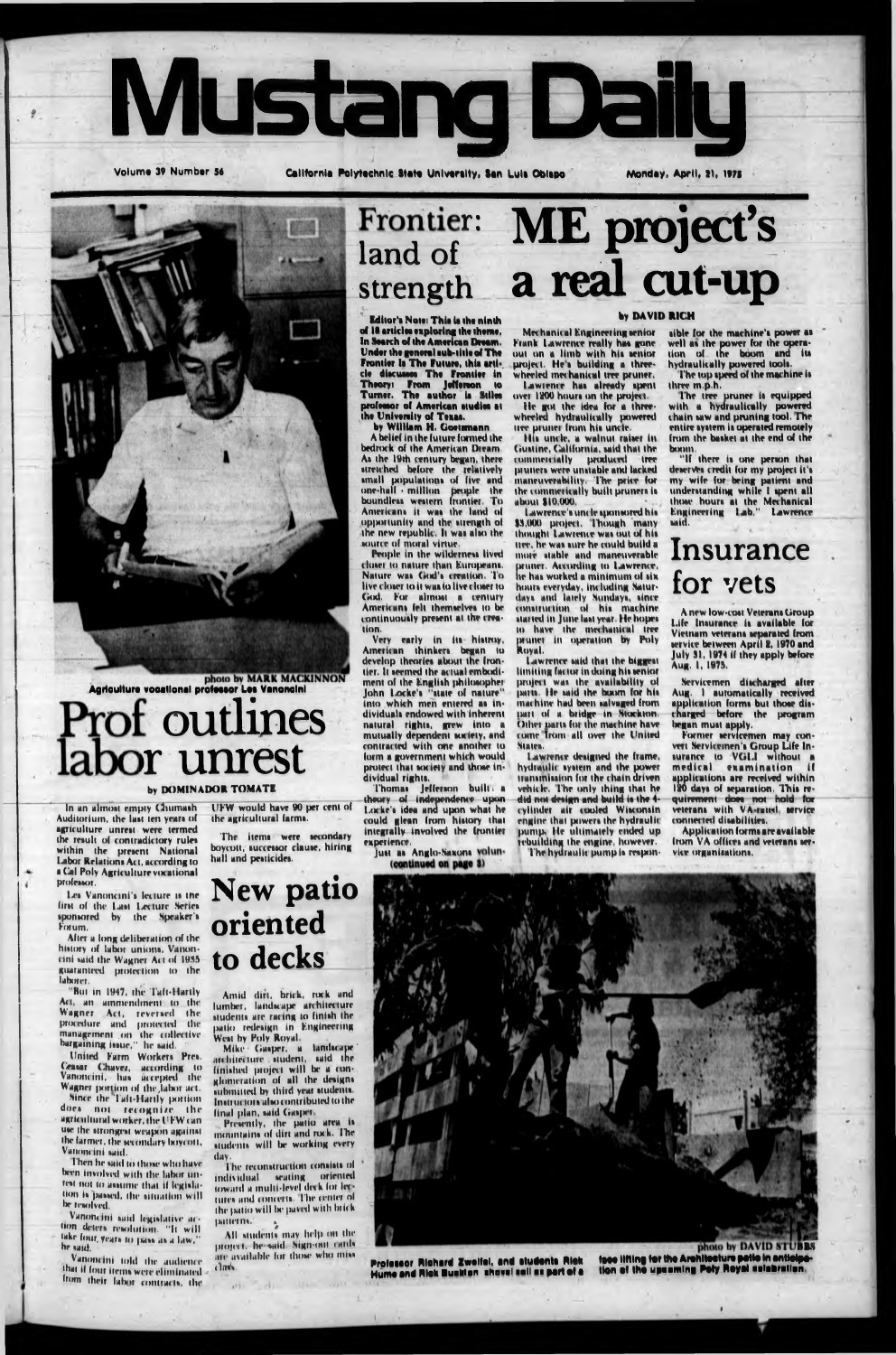# **Lampus news**

The 12th annual Circle "K" pancake breakfast will be held April 26 as part of the Poly Royal feativities.

The breakfast will be held on the lawn behind the Cal Poly Theatre from 8 a.m. to 12 noon. Cost is \$1.50 per person.

Veterans continuing here Fall Quarter should contact the<br>Veterans Clerk, Administration 222 to continue the Gl Bill.

The California Assn. for the Physically Handicapped needs volunteers to work in its recently opened second hand store, "The Craftsman Center." The store is also looking for locally made handicrafts to be sold on a con-

signment basis. The store is at 1241 Laurel Lane in San Luis Obispo and the telephone number is 543-9040.

The Recreation and Tournament Committee's (RAT) Pie Eating Contest has been postponed until May 22 from the original date of May 1.

The deadline for financial aid applications for Summer Quarter is May 1, the Financial Aid Department announced. Applications for Fall Quarter must be received by June

Applications are available in the Financial Aid Office. Administration 107.

A photography contest entitled<br>"Living Earth" is being spon-<br>sored by Beta Beta Beta (Biology Club) for the Biological Sciences Department Poly Royal exhibit. The contest is open to students

and faculty. Any number of<br>photos may be submitted, black and white or color, of any size. The photos must be mounted on axa or larger mountboard.

Photos will be accepted from April 21 through April 24 at 5 p.m. Turn them in at Science C-32 of Science North 219.

Judging will be done by visitors. to the exhibit.

Photos must politray nature or wildlife.

Photos will be returned at the officeswhere they were submitted the week of April 28 to May 2.

Seats are available on the Student Judicary Committee from

Communicative Arts and Humanities, Science and

Students will call the following schools, Greg<br>Fowler, chief Justice announced: Design Village home

A variety of unusual structures. will contribute to the formation. of Design Village, a project set upby the student chapter of the American Institute ofArchitectsat Poly Royal this year.

Design Village, to be located in Poly Canyon, will consist of several student groups constructing their own shelters in which they will live from Thursday to Sunday, said Gary Madjedi, chairman for the project.

Cal Poly has invited other schools of both Architecture and Art to join them in the lour-day project. UCLA will set up an inflatable structure and East Los Angeles College will bring a cardboard structure. Madjedi's own shelter will be of wood and conduit.

Other schools participating will be the University of Arizona. California State Universities at Fullerton, Los Angeles, Long Beach, Los Angeles City College, and Glendale College.

'Everyone that had a hand in planning Design Village are first and second year architecture<br>students," said Madjedi. Their goal is to have interaction between students and visitors and between the students themselves. On Friday night, Dr. Jenus Pohl of Cal Poly will speak on a hydraulic house he constructed last quarter. Another speaker will discuss the relation of celluar biology to architectural design on Saturday night.

Two movies scheduled to follow the speakers are, "The City That Waits to Die" and "Future Shock." The public may attend the program.

Students who wish to participate in Design Village may obtain application forms from the AIA bulletin board in Engineering West. There is a charge of \$3 for each structure.

### **Pinnacles trip**

The Sierra Club's Santa Lucia Chapter will sponsor a car camp April 25, 26 and 27 at the Pinnacles Wilderness. For more information call Phyllis Snyder, 528-1894, or Kit Walling, 772-7874, by Thursday.

#### Mathematics, and Business and Social Science. Contact Fowler in University Union Rm. 217 A or by calling 546-4751. Soils team wins 8th place in

Leading all western universities at the 15th annual National Collegiate Soils Contest was the Cal Poly soil judging team with an eighth place finish.

national contest

Jim Vangelos finished as high individual for Poly, placing 14th. Other members of the team competing April 10-11 at Texas A and **M** University in College Station, Texas included Mike Princevalle, Steve Palmer, George Boero, and **Cliff Fanning.** 

Winning the 18 team competition was Texas Tech University. Participating in the contest for only the second time, Cal Poly improved from its previous 13th place Unish.

Boero explained soils are judged on their characteristics and properties in a natural environment.

'Experiencing these soils is a tremendous opportunity to realize the potentials and limitations of the soil and agriculture in the United States," he said.



## Poly musical groups plan big Royal show

Live music in a variety of styles will fill the air throughout Poly Royal, April 25-26. Musical groups from the Cal Poly Music Department will provide a festival of sound in and around the University Union beginning at 10 a.m. both days.

The repertoire will range from classics to ragtime. It will include both instrumental and vocal performances. The 84-member<br>symphonic band will provide music for the opening ceremonies: in the Union plaza at 10 a.m. Friday, April 25.

The band, which has been invited to attend an international music festival in Vienna this summer, will present a concert in **Chumash Auditorium at 12 noon** on Saturday, April 26.

The performance will include "Festive Overture" the hy Shostakovich, "Introduction and Fantasia" by Rex Mitchell, "Pic-<br>tures at an Exhibition" by MOUSSOIRSky, and Charles Ives' "March: Omega Lambda Chi."

The University Singers, accompanied by the Cal Poly Chamber Orchestra, will present a program of sacred music from California's missions at 2:30 p.m. on Friday in the University Union Rm. 220.

The Collegians, a juzz band. will start the musical show on Saturday, followed by the Majors and Minors, barbershop harmonists, and the Collegiate Quartet, with a program of contemporary music.

The Ragtime Ememble will entertain in the University Union lobby at 11:50 a.m. and 1:45 p.m. on Saturday. The Men's Glee Club will join the women's group to bring the musical festivities to a close with a performance at 2:15 p.m. Saturday, in Chumash Auditorium.

The two vocal groups will be joined by the Women's Sextette.



Page 2



**KCPR** 544-**4640** 

Affiliated with Reader's Digest Fund and<br>San Francisco Examiner Benefit Fund.<br>Member California Intercollegiate Press<br>Association.

Association.<br>
DISCLAIMER: Advertising material is<br>
printed herein solely for informational<br>
purposes. Such printing is not to<br>
construct as an express or time confidence<br>
dorsament evertisation of such some<br>
dorsament vert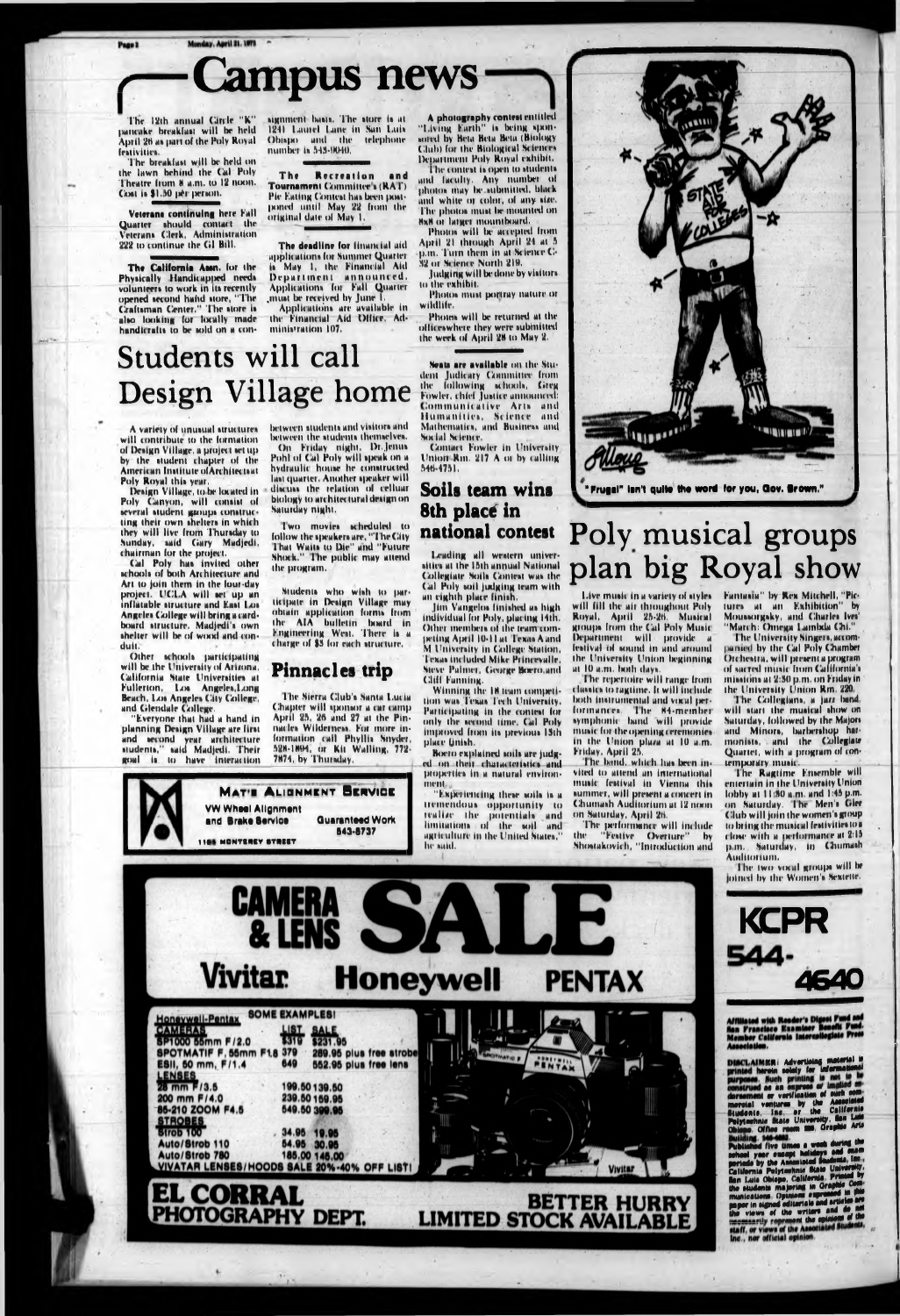y, Anril II, 1971

# New theories for America

#### (continued from page 1)

tarily brought free government from Northern Europe's forests to ancient Britain individual British ritizens came to America. Like the early Anglo-Saxons in Britain, they had every right to form their own society and government in a new state of nature. The American experience was simply ancient British history repeating juelf. When he looked to the West beyond the Blue Ridge Mountains, Jefferson saw an endless replication of this processe

This theme persisted<br>throughout the 19th century until in 1890 the superintendent of the United States census abruptly declared the continuous frontier no longer existed.

Three years later, at the World Columbian Exposition in<br>Chicago, the Wisconsin historian Fredrick Jackson Turner diamatically explained the whole<br>experience in "The Significance of the Frontier in American History," one of the most important historical addresses ever delivered by an American.

Looking backward, Turner stated that "American social development has been continually beginning over again on the frontier," and this experience 'furnish(ed) the forces dominating American character.'

Out of the frontier had come a new man, the democratic American, since the rough conditions of wild nature croded away classes and distinctions, measured a man by his true functional worth and threw open a future for all who could contribute and survive.

But, said Turner in 1895, with a touch of sadness, "the frontier is gone, and with its going has closed the first period of American history.

For most 19th century Americans, however, the frontier was indeed the future-"the land of beginning over again." Evenwhile confronting the loneliness. the hard life, and the terrors of Indian massacres, Americans habitually thought of the whole experience in optimistic images largely derived from European steteotypes. The West was the Garden of Eden.

"Oh my honies," declared one<br>Kentucky preacher, "heaven is a Kentucky of a place." To labor from dawn until dusk hacking out a clearing in a vast forest was to be a "yeoman farmer."

And, explained historian Atthur Moore, to be an evegouging, car-chewing, half horse, half-alligator Mississippi River bully was really to be celebrated rentaur of Greek mythology. Booster towns with pretentious Old World names like Athens. Rome, Cairo and Carthage sprang up all over the West. Jefferson himself proposed such names for the new western territories as Metropotamia.<br>Michigania, Polisipia, and the law-breaking Assemisipia (now IIlinois). Even the gold seekers of the Far West did not seek only for. the mundane yellow metal. They wan hed for Golcondah. the city of untold riches. No matter how stark the realities of frontier life. Old World dreams, myths and images constantly programmed the people's im-

aginations and kept them on the road to a wilderness utopia.

The realities of the frontier experience, however, also confronted Americans with strange paradoxes. The great empty continent was not empty. It was diana divided into an astonishingly varied series of social organizations whose ideas of "territorial imperatives" differed sharply from those of white pioneers.

At a loss as to how to deal with the red men, European settlers reverted to Old World concepts and treated tribes, bands, and<br>cultures alike as "nations" with whom they could bargain for land and military alliances.

The history of white-Indian relations in 19th century America is thus the history of broken treaties made with sometimes fictitious "nations," a long series of Indian battles-Tippecanoe, Horseshoe Bend, Sand Creek, Little Big Horn, Rosebud, the Lava-Beds, Wounded Knee-and oc-**Casional** gestures of humanitarianism such as the founding of the Carlisle Indian School.

In general, however, as Professor Brian Dippie has pointed out, white Americans evitably destined to become the vanishing Americans.

Government policy was aimed at making the Indian vanish through purchase of his lands and removal, wars of extermination, reservations which placed the Indian out of sight or assimilation plans such as the Dawes Act which destroyed tribal culture in lavor of white, Protestant, individualistic values and institutions.

The vanishing-Indian policy produced nothing but bitterness and tragic massacres of both red men and white. Always just beneath the surface of frontier success lay a psychological "dark and bloody ground" of Indianwhite relations.

Beyond this basic contradiction arose still another paradox for westerning white Americans. As they marched across the continent, felling trees, exterminating wild game, blasting away the sides of mountains, laying out railroads and shanty towns, fencing off farms and plowing the plains into dust, Americans brought into being the very discontents of civilization that they had left behind them.

They were on the horns of a



#### Early America pushed westward and ille on the lack of virtue. This Library of Congress painting freniler was a study in exploration, of virtue or is entitled "The Frontier is the Future."

nature, of civilizing the wilderness, was culturally selfdefeating.

The novelist Janies Feitimore Cooper caught this dilemma in his "Leatherstocking Series." His buckskin hero, the hunter Natty Bumppo, who ranges far out out ahead of the tide of settlement, is nature's moral nobleman-a symbol of freedom.

But in Cooper's novels, Leatherstocking is seen to be inevitably and sadly anachronistic like the vanishing Indian. The progress of civilization with its man-made laws is inevitable.

«Cooper was an interesting novelist because he reflected a real American dilemma. He, like many thoughtful Americans. could never make up his mind which he admired most, nature or civilization.

Most 19th century Americans brushed. aside such philosophical niceties. - They were what historian Daniel Boorstin has called "go-getters." They made haste to get to the land of opportunity first-to stake out claims to farms, ranches, mines, water holes and potential real catate bomanzua. Booster towns with pre-fabricated fancy hotels went up instantly out in the midthe of nowhere waiting for the national, a county seat, a college. even a state prison to make the investment pay off.



In Minnesota, Wisconsin and the Far Northwest timber barons felled the great forests, while other "go-getters" gouged some of the largest open-pit mines in the world out of the earth.

And the railroads, as they, one after another, spanned the contineat. brought all this extracted produce to markets in St. Louis. Kansas City and Chicago, "the hog butcher of the world." The "go-getters"-exploiters though they were-fed, housed, clothed and built a complex, marketoriented, increasingly urbandominated nation. They tamed the frontfer with astonishing rapidity after the Civil war.



great cultural dilemma. If unspoiled nature was a source of moral value, and if freedom was a function of thewildernessfrontier, then the very task of subdoing

**Counseling Center** now open eves. 6-9 p.m. **M-F Adm. 211** Drop in and see us!

543-1127

**HABBLES?** 

**Vito-Nutrition** "Vito-Nutrition is a must for all healthminded individuals" A complete line of food supplements

**NEW** UNCLE OTTO'S CHEESECAKES-made with raw honey instead of sugar BIBLE BREAD-100% organically grown grains

1131 Cherre St. S.L.O.